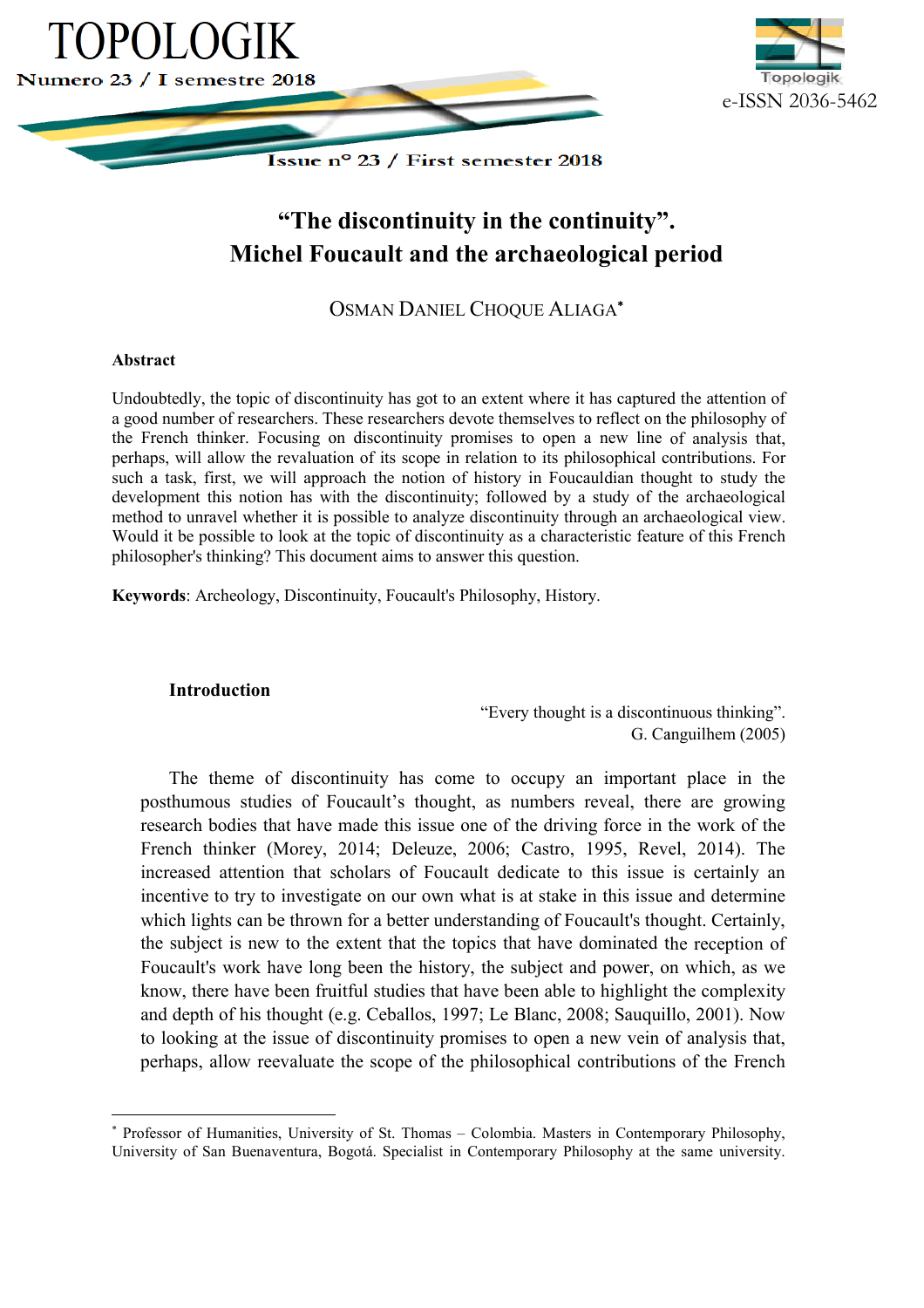

thinker. But where does the interest in this topic arise from? What is making the question of discontinuity into a reading line of promise to get to Foucault's work?

Since the so-called archaeological period of his work, Foucault caused concern among its readers to clearly oppose an idea of history understood as a progressive and linear accumulation of moments that tend to be summarized in a final telos of meaning, rather, describe as traversed by jumps that make any causal or continuous explanation of events impossible. Such discontinuity prevented any sense from conferring the historical course. In the case of *The Order of Things* (1970), a book in which the succession of one *episteme* to another (from the classical age to the Renaissance, and thus to modernity) does not support to be seen as a progressive step rules discursive to more effective to describe reality, but involves abrupt breaks in the deep layers that each time makes it possible for the emergence of discourses of truth. Foucault reaffirmed this idea in the so-called genealogical period, when he adheres to Nietzsche's vision of history marked by breakdowns occurred by the struggle of performing forces in search of dominion (*cf*. Foucault, 1984). However, one wonders whether the issue of discontinuity only appears in the context of the reflection of Foucault on history or if it occupies other places in the author's work, if it is only marginal or if it constitutes a vein which runs on his philosophical reflection (*cf*. Foucault, 1977).

Edgardo Castro recognizes the importance of the issue by stating that:

Foucault does not address the history of knowledge in terms of continuity but discontinuity. Therefore, instead of being handled in terms of evolution, from what it anticipates and what it does, it does so in terms of rupture. Foucault wonders, in fact, about what makes certain things possible in a given time. Conditions of possibility of knowledge are conditions at the level of concurrency (2004: 56).

This thinker introduces the theme of discontinuity as an important reference in the texts of Foucault. It is true that Castro establishes a clear relationship between the discontinuity and the treatment that the French philosopher makes history against the grain of a modern vision where history has a fundamental feature, continuity, that is events are concatenated to form a compact, orderly and gradual result. In the vocabulary of Michel Foucault (2004), Castro stops quickly at the notion of discontinuity (a term which according to his count appears about 128 times in the Foucauldian corpus, unlike, for example, that of history where it appears 4687 times). This comparison suggests we are already interested in highlighting the interest in the issue of discontinuity, which although somewhat understated,

Meanwhile, Judith Revel has conducted a reading of Foucault's work inspired by the discontinuity as a key to reading the French writer. "The issue of discontinuity, that is, both the rejection of continuity and linear representation of history as, in general terms, in epistemological models that make continuity a piece of heritage is at the core work of Foucault" (2009: 49). Revel assumes that the discontinuity is a key notion in both Foucault's critique of the notion of history and the epistemological models. His attraction to the discontinuity would have led Foucault to give a new treatment to the notion of history as well as the notion of power. In my opinion, Revel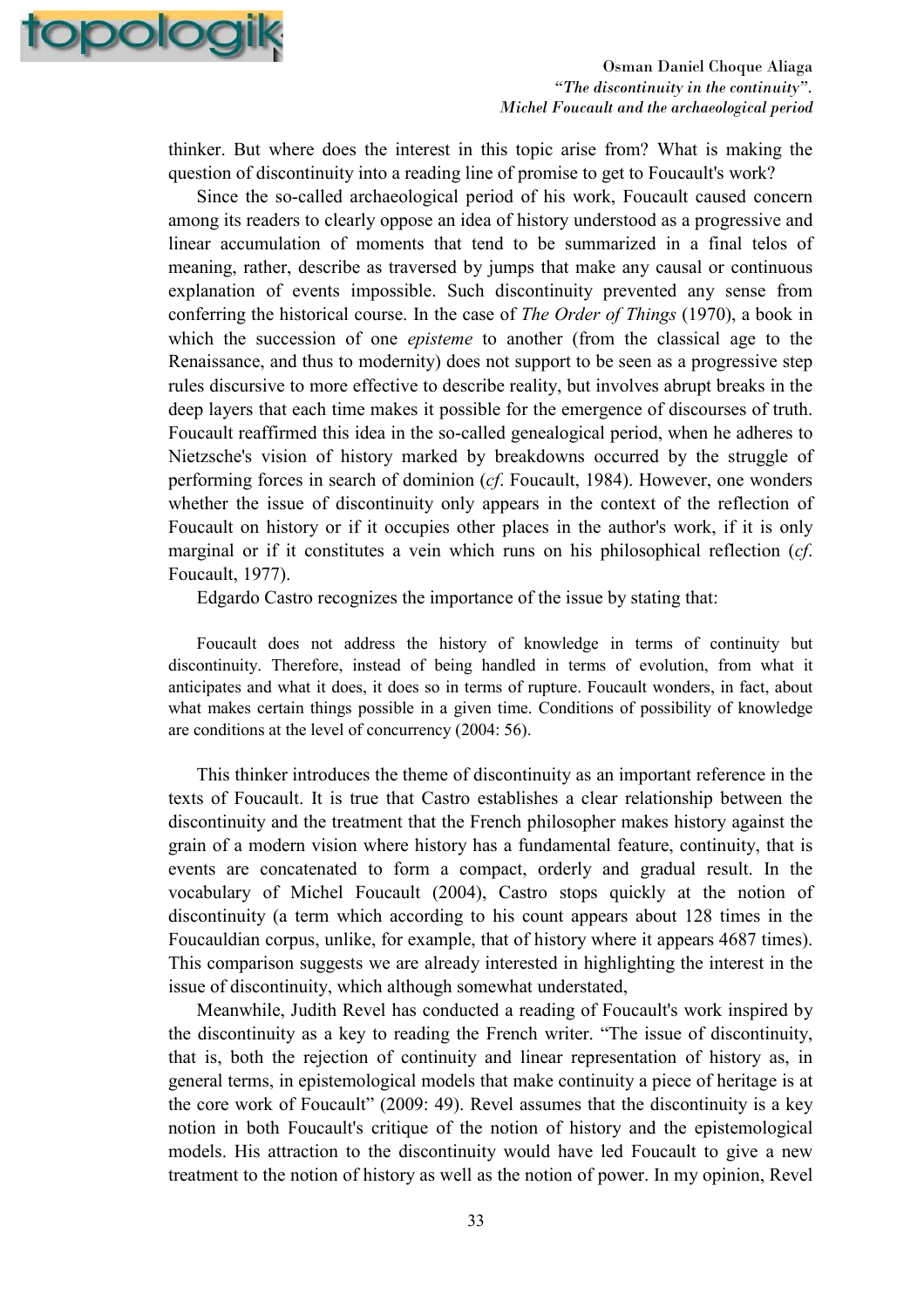

fails to describe his internal architecture, that is, he does not describe how the background theme of the discontinuity gives its shape to the whole of Foucault's work; however, this author makes an important contribution to not being content to point out that the discontinuity is a central theme addressed by Foucault, but sees in discontinuity a feature of the French philosopher's thought. Something like that discontinuity, unless under study, is its method or way of thinking. So the question that arises is: what is the discontinuity for Foucault? Could it be taken as a key concept for understanding the method of archeology or genealogy used by Foucault? How would this method of discontinuity work or function? How does this explain how Foucault establishes the historical cuts in his analysis, a matter that raised controversy at that time? Is this attention to the discontinuity in the way work is noticed and studied, for example? And is it a particular and peculiar way of thinking rooted in all the philosophical itinerary of the French thinker?

The two above references show us that this is a research project that can determine many features of Foucault. Above all, they confirm that the issue of discontinuity deserves special attention. In the following, I will leave these questions aside for the time being and I will concentrate on identifying how the issue of discontinuity arises in the initial period of philosophical itinerary of Foucault (1962- 1969), particularly in the context of his reflections on history. So at first, a sketch will be done about his conception of history from the book The Order of Things, then relate it to the discontinuity. In the second stage, I will shift my attention to archaeological method, considering what has been pointed out.

#### **1. The discontinuity in historical analysis**

*The Orden of Things* is divided into two blocks and the first is the analysis of *The Meninas* of Velasquez. In this analysis, Foucault describes the complexity of views and positions in that painting and suggests the way of analysis and what he will seek to demonstrate in the following chapters: each period has its own peculiar way of thinking about things; In other words, each period of history has its own conditions to surface the truth of its discourses, what will later be accepted or not. In the analysis of the conditions as knowledge arises, the French thinker argues that these change over time, they are totally variable. For Foucault, it is of sudden twists, breaks and changes from one period to another. In the remaining part of the first block and throughout the second, Foucault is dedicated to arguing the *episteme* changes that occur in each period, through the Renaissance, the Classical period and ending its analysis in modern times. Then, there are two questions that are central to *The Order of Things*: on one hand, the notion of *episteme* and secondly, the description of three *epistemes* that occur between periods of the sixteenth and nineteenth centuries.

Foucault speaks, on the other hand, of archeology (as the subtitle of *The Order of Things* says: *An archeology of the human sciences*) to refer to the method with which it discusses the history of the human sciences, as it seeks to reveal the epistemological forms that at a certain time governing the organization and appearance of all scientific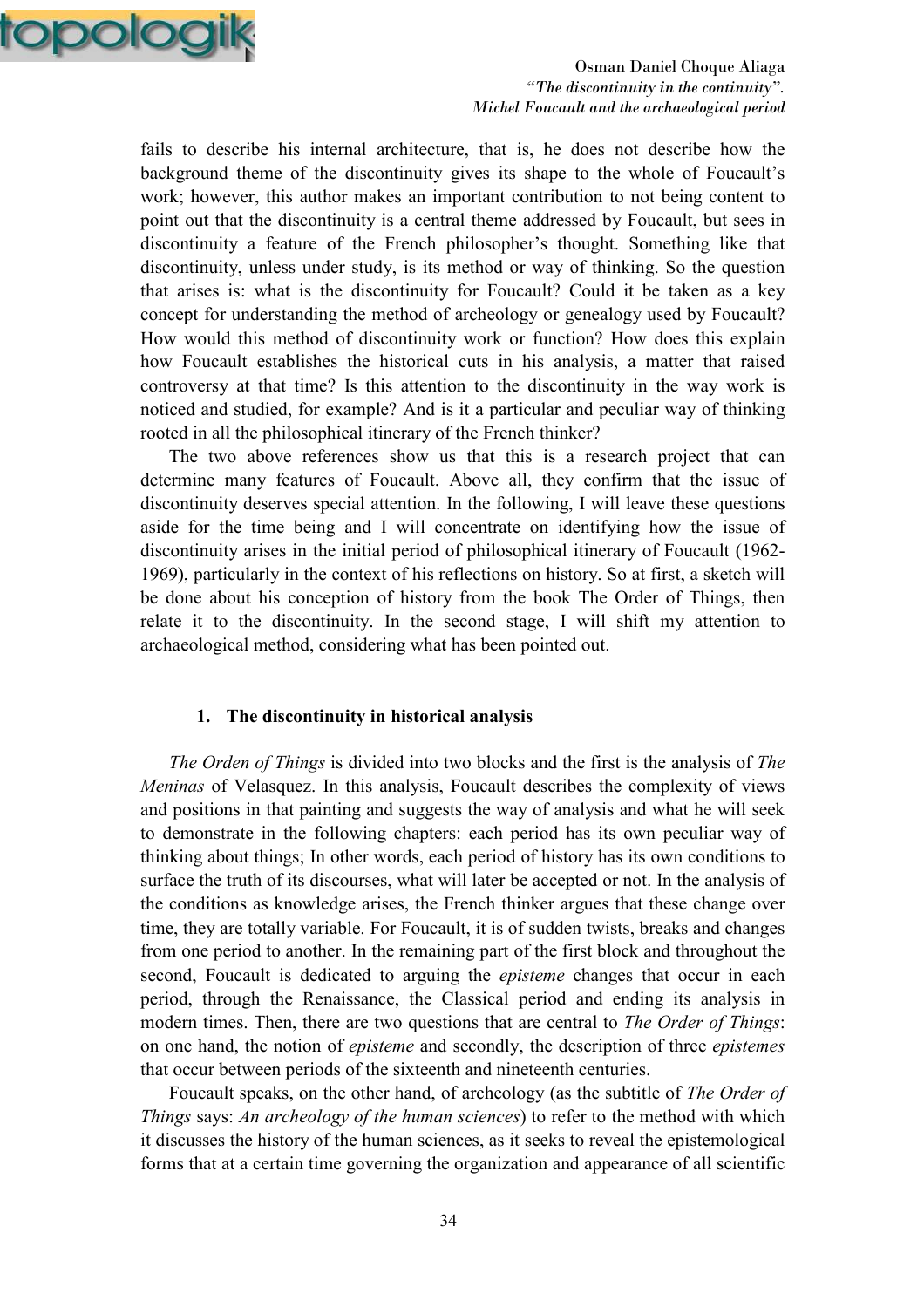

discourses which then become part of a knowledge as such, that is, certain status of what we know today as human sciences. In this sense, the French thinker understands *episteme* as the hidden conditions of possibility that intervened for the emergence of such discourses. Revealing these epistemological forms is a method that departs from employing the conventional story, stopping Foucault in the manifestations of the same speeches and even more, away from scientific historiography. However, the epistemological forms, or *episteme*, is the science of what determines the issues, the problems, the intrinsic debates of an era. In that perspective, what Foucault discovers is that the story of speeches to would be characterized by a succession of *episteme* to know each historical period characterized by internal rules. The *episteme* is unique and determines its own speeches, limits the boundaries between speeches and also channels the ideas of knowledge and reflection that has made it possible. *Episteme* is, then, "set of relations that unite, at a given period, the discursive practices that give rise to epistemological figures, sciences, and possibly formalized systems" (Foucault, 1972, p. 191). And, who knows all of this? Who can define the scope of an *episteme*? Who can analyze the consciousness of a historical moment? Who can diagnose the formation of an *episteme* between centuries? Foucault says, "Awareness is the privilege of the archaeologist episteme" (Burgelin, Revault and Amiot, 1970: 151). Therefore, the archaeologist, who is Foucault, offers a study of episteme of three periods: the Renaissance *episteme*, the Classical era and modernity.

Now, *The Order of Things* identifies the transformation of Western rationality between the sixteenth and nineteenth centuries on their way through the three *epistemes* mentioned above. What Foucault seeks to counteract in this analysis is the idea of historical continuity, that is, the idea of a cumulative history of historical events that runs linear and unidirectional as well as describing its progress. The novelty that brings *The Order of Things* lies precisely in determining that there is no single coherent story touring several periods that find and describe the progress of a period to the next. It is not a process, covering the three *epistemes*, which describe a horizontal discourse that proceeds in a peaceful and absolute way. When Foucault shows the process, the relationship and the distinction of episteme to another does not find any explanation to the transition from one to another, either in a progressive perspective or progresses slowly toward the same point. The history of speeches of knowledge and the history of the human sciences, a subject that Foucault addresses has nothing of a positivist vision that would burn steps towards a progressive maturation process and lucidity of reason. It is more complex because the question is: *The Order of Things* describes the passage of three *epistemes*. In each there is an internal story, the story of an *episteme*; each *episteme* expressed in thoughts and language. Three *epistemes* were divided in two great breaks.

Renaissance *episteme* had a close relationship with language: "that nature, in itself, is an unbroken tissue of words and signs, of accounts and characters, of discourse and forms" (Foucault, 1970: 44). The world, language, knowledge and wisdom were dominated in this period by the similarity. Knowledge in this period had three channels of expression: orality, commentary and interpretation, these being ways of understanding knowledge. However, in the sixteenth century language,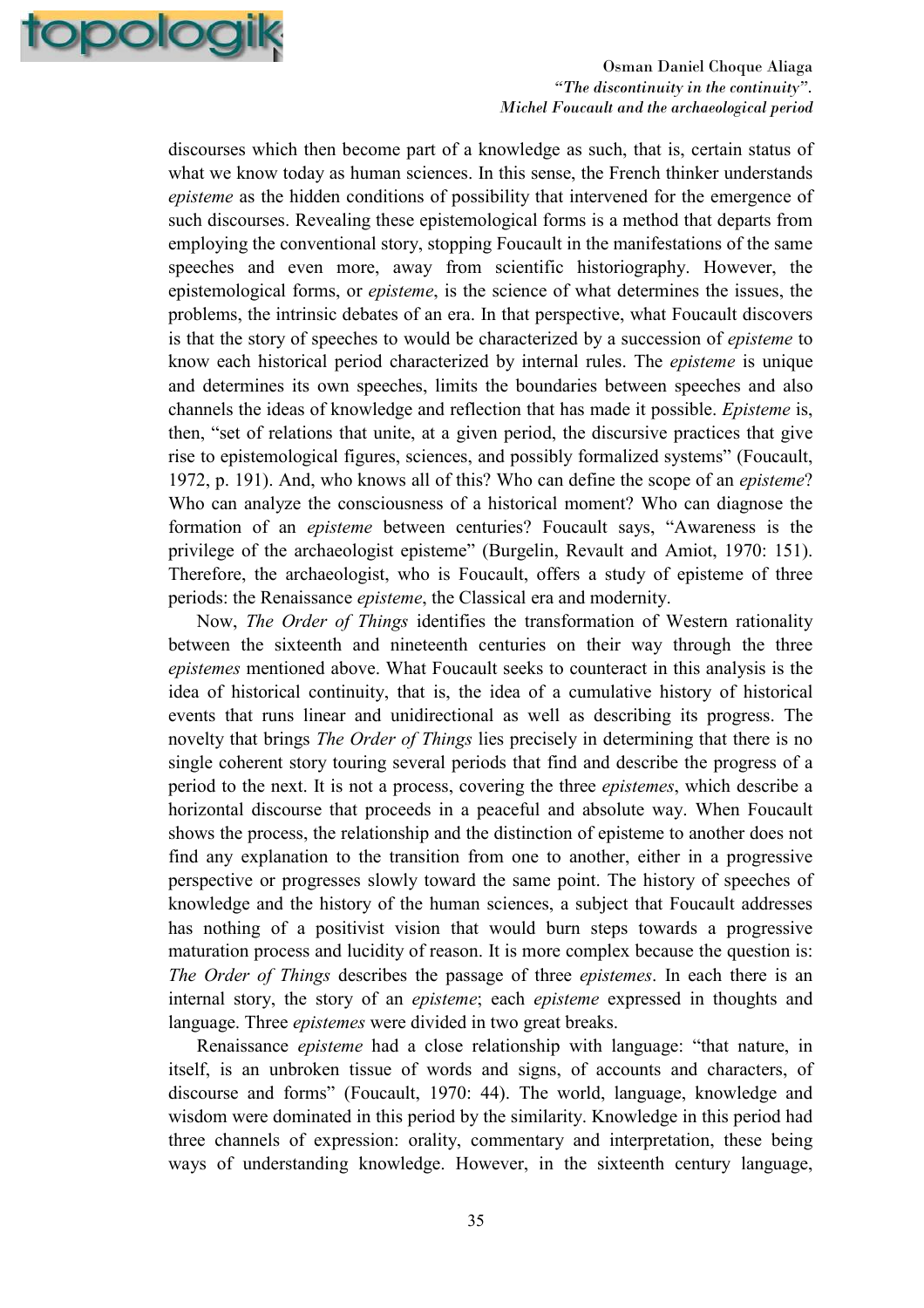

according to Foucault, could not have direct contact with reality which has led in this period to discuss possible "approaches".

In the similarity, there are two figures who tried to bring knowledge to reality: the madman and the poet. The madman, from his madness, came to reality, wanted to understand it, penetrating more and more with his movements, his gestures toward the world. Likewise, the poet, with his rhymes and verses, tried to approach and have a full experience of the present moment. Don Quixote makes reality his own and above all, eliminates the distance that the poet and the madman have been carrying. How does he do it? Through language. The language in this period is the one that speaks, the more you talk, the closer you will be to approach reality; the manifestation of talkativeness, of speech through language. The language of Don Quixote was the fullness of similarity; resemblance to reality, so that he could know about reality, "Don Quixote's adventures form the boundary: they mark the end of the old interplay between resemblance and signs and contain the beginnings of new relations. Don Quixote is not a man given to extravagance, but rather a diligent pilgrim breaking his journey before all the marks of similitude" (Foucault, 1970: 51).

Who is Don Quixote? For Foucault, he was the bridge between one *episteme* and the other. It is the character of Don Quixote who will bring the similarity to the limit, "Don Quixote is a true likeness of all the signs that he has traced from his book" (1970: 52), and with the Renaissance period; the new *episteme* of the Classical era will be the representation, leaving aside and breaking the line that he had drawn first.

From the Renaissance to the Classical era, a change occurs: the language no longer speaks, now it analyzes the *episteme* of order and classification. "Since no approximations are made, it is discerned" (Burgelin et al., 1970: 39). From the similarity through representation, there was a step to talk about the order: "the possibility of establishing an ordered succession between things, even nonmeasurable ones" (1970: 63). This was the desire to capture the mechanical and calculable in nature. It is an application of the well-known *mathesis universalis*, that is, a logic, a kind of look, a form of analysis, a way of speaking was in force and paced throughout this period: the order, and in his hand, empirical domains were guided by mechanics and geometry. Here Foucault analyzed the representation from order through three sciences: general grammar, natural history and analysis of wealth. Replacing the similarity, representation is found: language understood reality through representations. How does he do it? Through grammar, history and natural wealth.

Now, in this period of the Classical era, Foucault analyzed the general grammar, natural history and the analysis of the riches, thinking that sensible realities are figurative. These sciences are the figure of the sensible world. From this, it follows that even under the same figures in the world, discourse always pretended to be ordered. Thus, Foucault foreshadowed what would later be called a discourse of order. Now, is it the man who ordered the knowledge of this period? Even the figure of man still lives in the shadow. Here man enters an ambiguous position, in the sense that he is the subject of knowledge and, at the same time, the subject that knows. The ambiguity lies precisely in the fact that man is the crucial and central point of all reflection and, above all, is the author.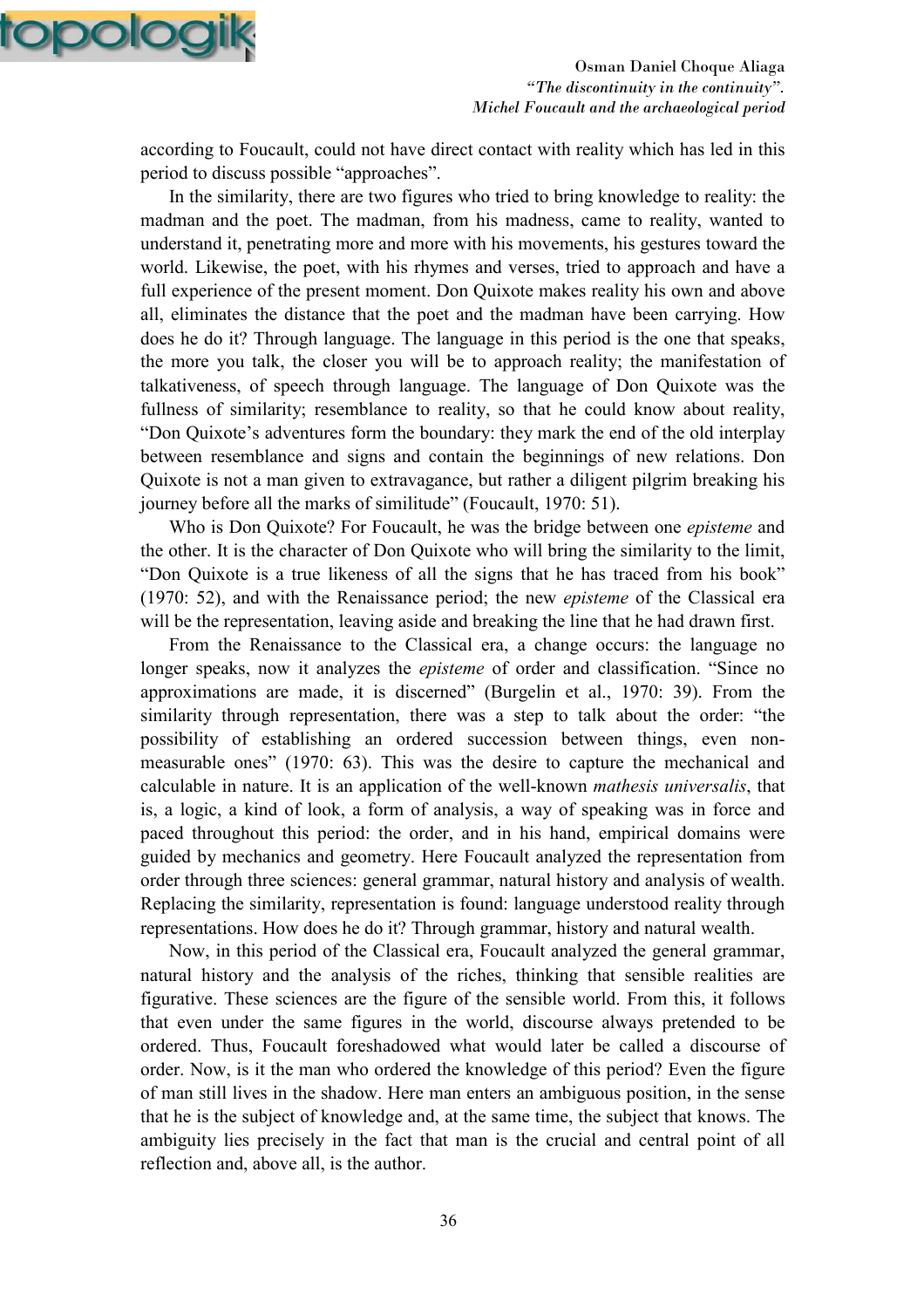

*Juliette and Justine*, by Sade, like Don Quixote in the Renaissance, closes one period and another open; the Classical era was closed and modernity was opened. Both works had the function of hinged works. Sade's speech led to its logical representation. What sense did it make? The writings of Sade describing the brutality and licentiousness of his characters did not intend to represent the actions of an imaginary world, but to overcome them: the acts of their profligate lies on one hand, the destruction of writing itself and on the other hand, the destruction of man. This destruction was the full significance of the attempt to overcome the representation. The letters of Sade called things by their name; He did not lack, therefore, to follow the lines drawn by the representation; It was enough with what Sade wrote about man, gradually the destruction of the representation itself was felt, or at least its consummation, "So that the great narrative of Juliette's life reveals, throughout the desire, violence, savagery, and death, the glittering table of representation" (Foucault, 1970, p. 229). It did not lack the words to represent the imagination of man and his relationship with reality. The writing, in the Sade a style, obfuscated representation and thus spoke the unvarnished reality.

The nineteenth century, the century of modern *episteme*, clung to the story in such a way that replaced the order, this notion that was in effect in the previous two age. In modern times, or in modern *episteme*, science acquired new characteristics and thus open the way to rigorous scientific approach, "the effort made to provide them with both a philosophical foundation and a formal justification; the endeavour to purify, formalize, and possibly mathematicize the domains of economics, biology, and finally linguistics itself" (Foucault, 1970: 267).

The *episteme* of the modern era defined the birth of man. The eternal man did not exist since the dawn of humanity. It is not man who always lived human sciences but, on the contrary, for Foucault it was modern *episteme* that made man a definite object. The most characteristic feature of this *episteme* was the discovery of a shadow that lived in anonymity, which was far from all anthropology that behind every science has always existed and there will exist an unconscious space, an unknown root. What is the theme of this *episteme*? The emergence of the unconscious knowledge. The progressive growth of the story is a lie, it is the "best known yet least recognized lie, to affirm that the very continuity of the movement of reason since the Renaissance is no more than an illusion of optics" (Burgelin et al., 1970: 53).

After analyzing the drawn lines that revolve around the *episteme*, we could notice the breaks and ruptures that occurred in previous centuries with regard to the emergence of a knowledge. However, the development of the speeches is a historical question. At this time, we conduct research around the question of discontinuity as a feature of history. Is it possible that Foucault's historical analysis is based on the discontinuity? Is the discontinuity a feature of the story itself and in what way does it reveal the movement of the *episteme*? This is the question I intend to analyze now.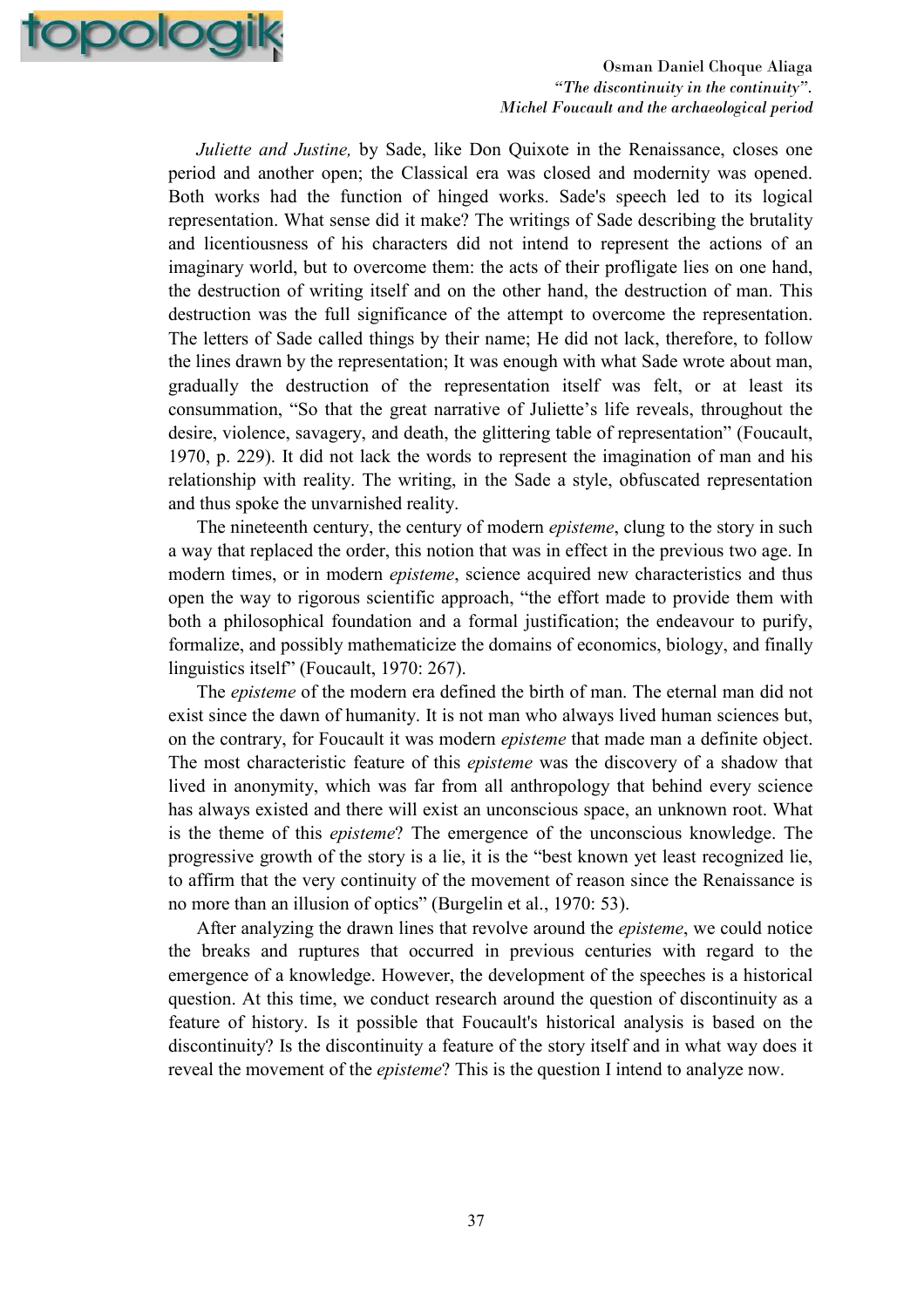

## **2. Discontinuity as a trait of history**

To advance in this work, I need to define a type of questions that I want to answer. How does discontinuity work in the historical analysis? How does it work in relation from one period to another? And finally, how do you study this object of survey in *The Order of Things*: the story of discourses of knowledge?

Foucault essentially does not describe the way or what happens so that one *episteme* is passed on to another. Or, how do these jumping process occur? Archeology offers no explanation of these processes (*cf*. Burgelin et al., 1970). But, what separates a period of another if not the same *episteme*? Foucault explains the *episteme* as a dispersion space, "a simultaneous set of specific remanences" (Aaron and Foucault, 2008: 50). It is possible to see more clearly the difference from one period to another, where an *episteme* can change or mutate, but not why such changes occur in that way.

So why do we tend to think that Foucault is a discontinuist? Around 1969, Foucault had an interview with the sociologist Raymond Aron, who asked the following question: "In what structure of thought, or in what *episteme*, are you?" Foucault replied:

First, the discontinuity. Discontinuity is, of course, a very serious problem, and you know well that it is a problem that is posed to historians. The problem of periodization arises in economic history as well as social history. There is no reason why historians of ideas are delayed from the methodological point of view with regard to economic historians or societies. In the field of ideas, periodization problems arise and this periodization is relative to the level at which we place ourselves and the object chosen.... I have the vanity having set, I think for the first time, the synchronous continuity, the simultaneity relations that existed between epistemological fields as diverse as the study of language, the study of economics and the study of biology. I bought a discontinuity at the price of a continuity or vice versa, as you prefer (Aaron and Foucault, 2008: 22).

Foucault's view, given to Aaron, directly serves to understand directly historydiscontinuity relationship. Again the previous question: why do I tend to think that Foucault is a discontinuist? The answer is clear: Foucault is in the structure of thought of discontinuity. However, as he himself acknowledges, discontinuity is a problem, A problem that is mainly posed to historians, in what way? Historians generally have tried to erase or to forget the discontinuity, in as much as they are describing the historical courts and try in the same way the relationship from one period to another, thinking that there is an ongoing relationship between these. They also are omitting that there is a space and a break devoid of relationship. The intent of the historians, therefore, is to erase the discontinuity, to show, on the contrary, that there is an internal logic that runs from one period necessarily to the next. They seek to overcome discontinuity by determining an underlying continuity. But what does Foucault mean by saying synchronous continuity? How do you understand your claim that bought a discontinuity at the price of a continuity? To answer both questions one must refer to the analysis of the *episteme* that has been described.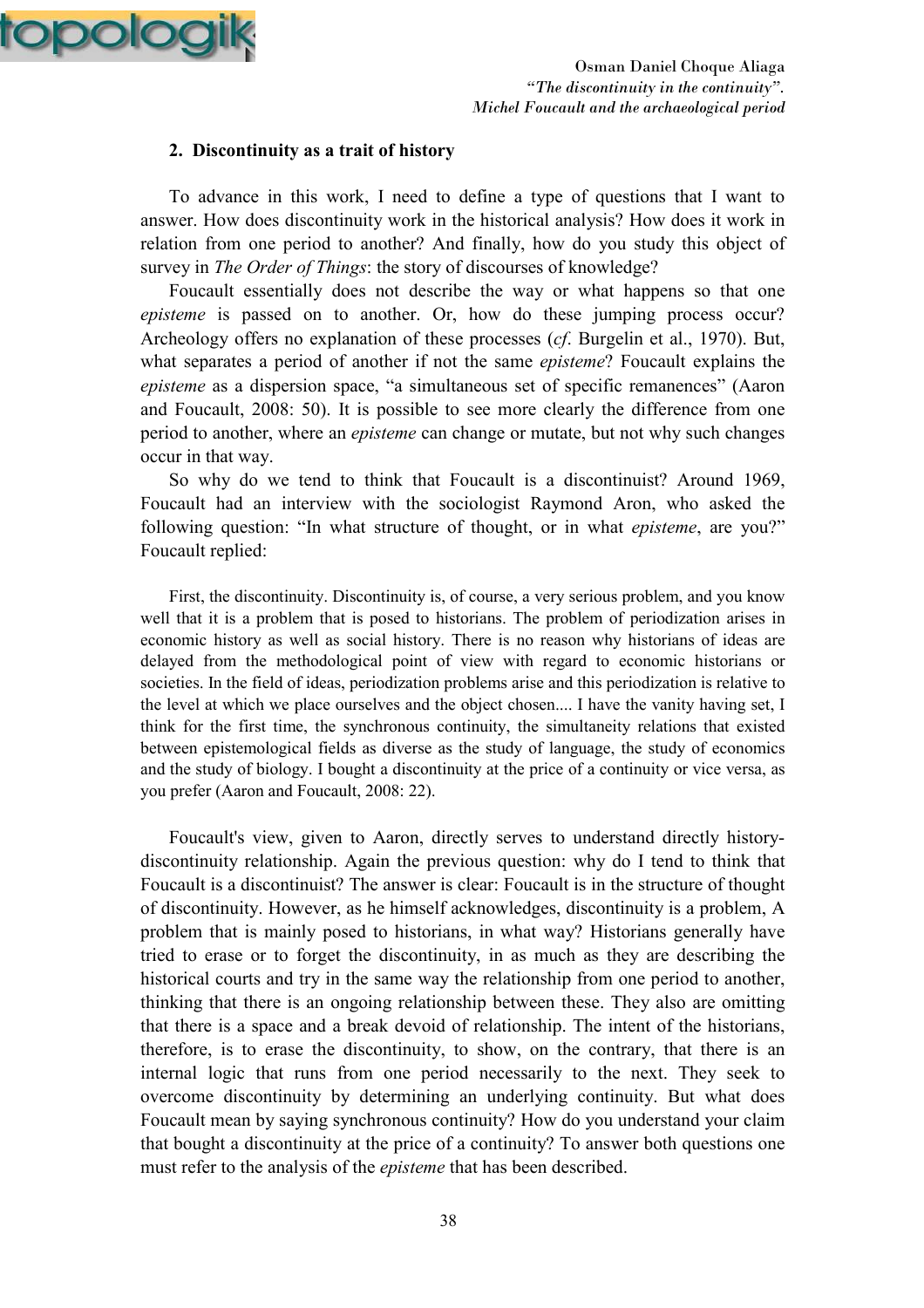

In modern *episteme*, for example, Foucault describes the development of biology, economics, etc. At first glance, these sciences have no relation to one another; however, the finding of Foucault, his synchronic continuity, is to have determined that among these sciences it is possible to locate some relation in the way they produce knowledge. That is to say, how or the way biology produces knowledge resembles the way it is produced by the economy, among these sciences there are rules, perhaps bridges, which act, as Foucault, in an invisible way. On the other hand, this internal continuity that appears in an *episteme* following the sciences and their peculiar relationships are distinct and totally different if they are compared between one *episteme* and another. There is a radical discontinuity in the way of producing knowledge between the three *epistemes* from the  $16<sup>th</sup>$  to the  $19<sup>th</sup>$  century. In that sense, can the discontinuity express itself clearly away from the misunderstanding so far drawn? Is it possible to solve the riddle about what makes sprout a gap in the ground of the history leading to the succession, to the emergence of the unknown?

The centerpiece of the story that is described in *The Order of Things*, one might say, has two vectors: the empirical and positivist. Understanding the empirical and practices from the speeches of knowing, which is, all processed empirical exercises that are based discourse. The positivist side, on the other hand, describes the theorizing that the same book interweaves from the concepts located in history. In this sense, the history described by Foucault is attempting to register in history, in the course of history, various forms of appearance of empirical or practical formulas and the relationship they have with their respective theories, among them all mutations that have suffered in these movements analyzing their respective historical a priori. However, to carry out his historical analysis, Foucault defines its space of analysis. It describe the occurrences of different knowledge from the  $16<sup>th</sup>$  century, which were deployed to the three domains that are represented in the work, life and language. His analysis points out, then, the language with which it has been possible to understand "as it were – language as it has been spoken, natural creatures as they have been perceived and grouped together" (1970: 23), and the formation in which such language was born, or said languages, formed by means of codes, all of them from order. Therefore, among the knowledge that lies from the  $16<sup>th</sup>$  century and in the formation of language must exist a code of knowledge, a possible systematic that regulates all birth, which regulates the birth of empiricities and positivities.

In that sense, The *Order of Things* seeks to find the starting point in which language, discourses and practices or empirical forms were born, in such a way that the history would be the identification of a mode or always random order which are subject of praxis. To determine the peculiar way of its principle of existence, "its laws, its regularity living beings, their representative value chain and the words must change" (Foucault, 1970: 23). In other words, according to the commentator Morey, it is to seek and follow in the footsteps of mutations "of the empirical in the empirical field" and "of theoretical in the theoretical field" (Morey, 1983: 231) or, as understood by Descombes, "[Foucault] seeks the evolution of the concepts and thought in the documents which are the different states of the different knowledge" (1982: 138). To carry out an analysis of what is visibly clandestine in a hidden way,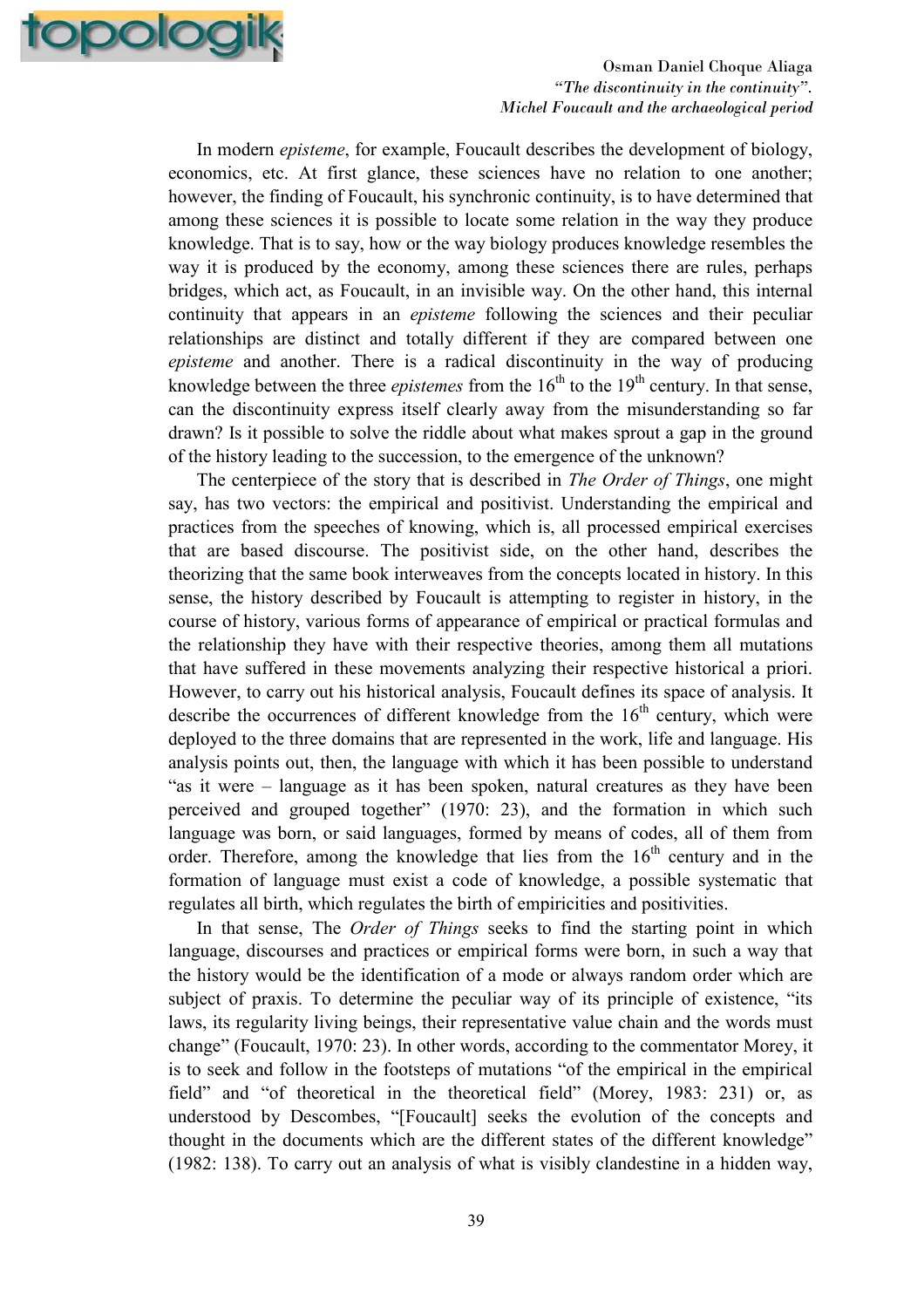

above all, analyzing the existence of an idea of order that has led to organize and sort it all: that is the task of Foucault, as an archaeologist.

What does the archaeologist do before history? Their task is to explain how during a given time,  $16<sup>th</sup>$  to  $19<sup>th</sup>$  centuries, a knowledge were ordained, thus falling in the order of the speeches, their variations and from it came the way to make way to different knowledge (analysis of language reached linguistic), whose analyzes are marked by the historical conditions of possibility that have enabled their birth. In all this, the archaeologist has another more important task, developments, changes from one topic to another should not be described in their historical analysis, that is to say, the archaeologist does not develop a scheme wherein each occurrence of a follow the precedent speech is not a history of discursive appearances systematically, either continuous or discontinuous. But the task of the archaeologist is to identify historical priori, by which "ideas could appear, sciences be established, experience be reflected in philosophies, rationalities be formed, only, perhaps, to dissolve and vanish soon afterwards" (Foucault, 1970: 23). Well, what the archaeologist does is a sort of excavation of an epistemological field, an *episteme* that analyzing its possibilities, brings to light the reasons and motives for which this has been formed in this way and not another.

Then, what Foucault avoided was the linear analysis of the knowledge (as presented by science or conventional history), where the history of knowledge is described in an increasingly way and moved toward their gradual perfection, assuming as a result of the above a final telos. To what they take their interests as an archaeologist, instead, it is to the analysis of the depth of the epistemic spaces, always ordered in that way they were made in an *episteme*, which govern and determine changes in the theoretical discourse and practical, discourses or knowledge. In that sense, it is in this way that Foucault demonstrates his remoteness from the logic of conventional historical analysis. So the history is not historical, it is not becoming continuous, it is, on the contrary, a history without telos, without linear time (*cf*. Descombes, 1982). For the French thinker, it is a history describing the space of knowledge configurations of certain *episteme*, but not linked in a global and a oneway process. Therefore, archeology is the result of the explanation of the conditions of possibility of a knowledge.

*The Order of Things* then performed an analysis of history where it is not possible to see history as the rational deployment of a historical becoming, going on from the Renaissance and ending with modernity. However, the place where can situate the history described in the archeology of the human sciences would be in the analysis of spaces, the ground on which speeches were born, and thus the archaeologist draws the limits to identify changes, ups and downs always inexplicable to the description. All the speeches of an era, for Foucault, should be studied "envisaged apart from all criteria having reference to its rational value or to its objective forms" (1968: 23). The Speeches, far from being a coherent description of historical facts which by itself explain the development of these, must be described in the manner of the patient sum of partial facts that do not seek to be universal Now the issue of discontinuity, will not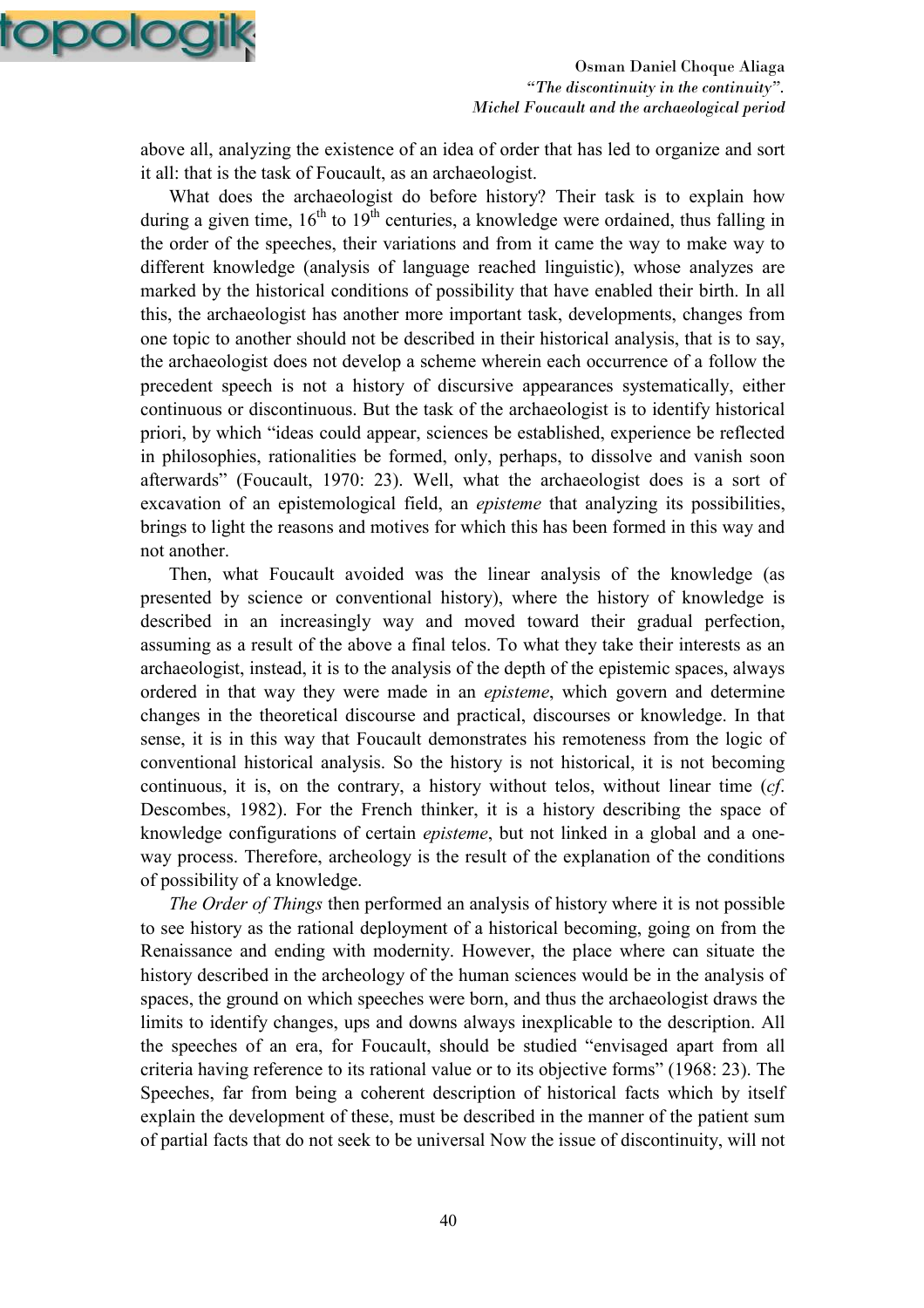

only be referred to as a trait of history, but also as the trait of the archaeological method.

#### **3. The discontinuity as trait archaeological method**

How does the archaeological method works? How does it conduct its analysis? And what roads does it follow when they intend to describe their research about history? The book *The archaeology of Knowledge*, as many scholars have said, is the description of the implementation of investigations carried out by Foucault (Castro, 1995; Morey, 1993; Diaz, 1993; Dreyfus, 1983). The French thinker said "[Archeology] it belongs to that field in which the questions of the human being, consciousness, origin, and the subject emerge, intersect, mingle, and separate of" (1972: 16). So what does archeology want? To find and diagnose various changes and ruptures by speeches of knowledge been known. Bert J. Francois, meanwhile, says: "The problem was for Foucault to know how to regroup elements sufficiently related so that there is more clarification on each other, but also sufficiently heterogeneous to allow deduction of an available connection" (cit. in: Burgelin et al, 1970: 29). In this regard, the method that exposes the archeology of knowledge is, somehow, the comparison. Comparing common and different elements, from that, to describe a valid system.

While biology, economics and linguistics apparently had no contact, archeology allowed the composition of a valid system, beyond the apparent ruptures, continuities simultaneities or synchronic relationship. It should be asked Foucault about "how the fundamental discontinuity between the said two configurations of knowledge" (R. Aaron and Foucault, 2008: 44); as history or historical analysis to describe or analyze the relationship of one *episteme* to another will always be a fruitless activity: *episteme* have no relation next to each other. From the above, the distinction would be the second element of archaeological method.

Things, language, speech sprout themselves to the surface, there is an "erosion of the outside" (*cf*. Foucault, 1991b: 31-33; Blanchot, 1987: 22). That is, a time will come when the researcher discovers a type of erosion that appear on the surface, in history. No need of more homework than patient waiting and accumulating information about the birth and subsequently changes of speech, the development of a speech from one period to another; although the emphasis falling on it is not possible an analysis of rigid and serious of these changes way: "this profound breach in the expanse of continuities, though it must be analysed, and minutely so, cannot be 'explained' or even summed up in a single word. It is a radical event that is distributed across the entire visible surface of knowledge, and whose signs, shocks, and effects it is possible to follow step by step" (Foucault, 1970: 236).

Now, the question is, how is the archaeological method set against an *episteme*? Let's say, archaeologist will need to gather a wealth of information documents about a period. Archaeologist task will be to read and reread every possible thing at their fingertips: a scholar in terms of all knowledge. After the study, then starts the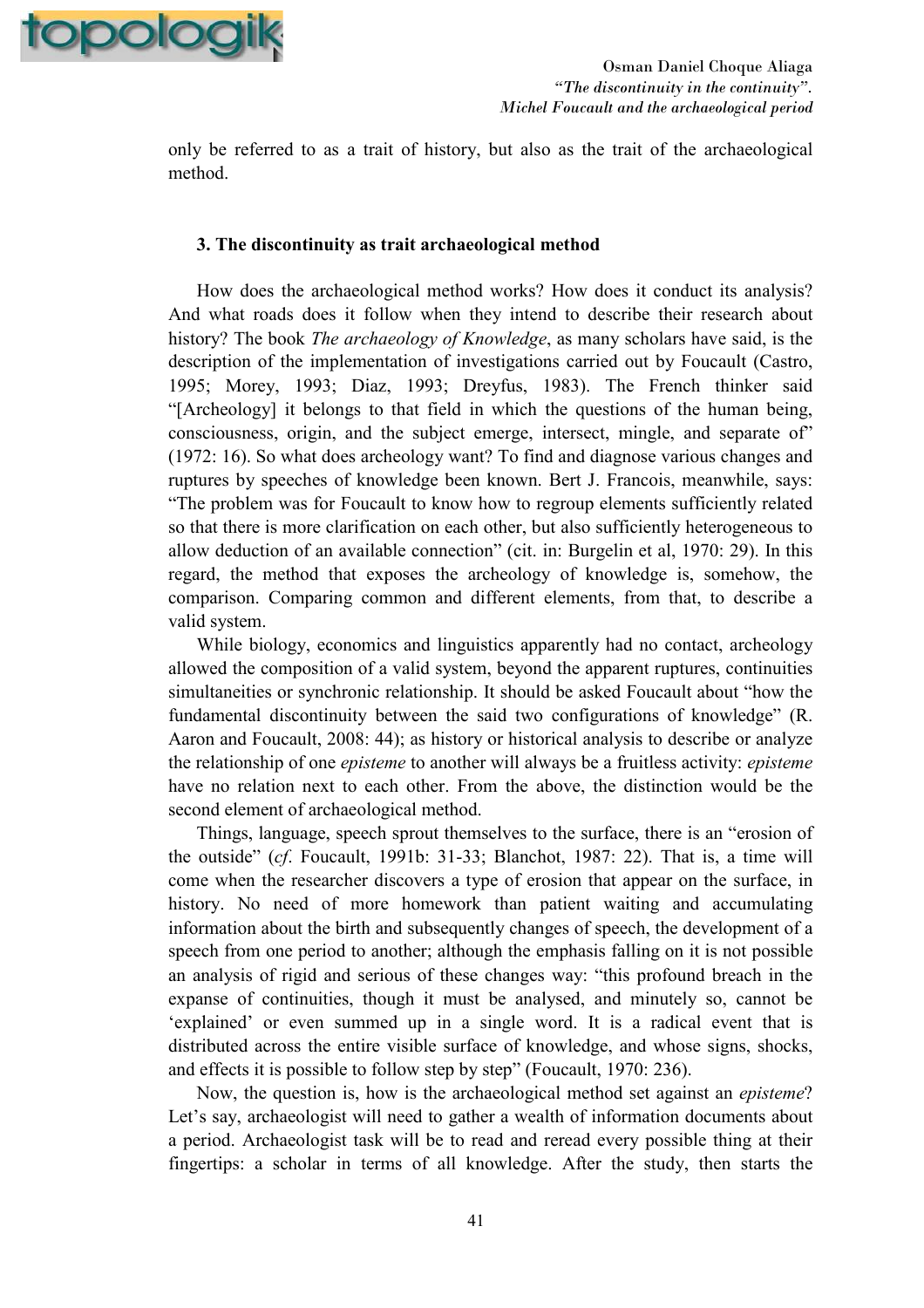

selection work: reorganizes a certain item from the data collected. Search the subject or the statement, "first, because on the one hand it is linked to the gesture of writing or to the articulation of speech" (1972: 28), which is among its archaeological interest. Later, the carry out the analysis of the division: what themes emerge as a degree of importance: "making possible the whole *episteme* (...)possible is primarily the relation to a knowledge of order" (1970: 79). This is in question "to seek a foundation in those figures of knowledge in which they participate, and are the radical novelty of the age of man: the figures appearing and beginning their twilight in history" (1972: 337). What happens to an issue that is presented gradually but not essential? Here the task of the archaeologist is to point out the difference or subordination. There are issues or speeches that have passed from one side to another in history, not because speeches are not related, but because there were other speeches before them, or were the first to a lesser extent (*cf*. Foucault, 1972: 31-40). For all the lines developed above,

References continue around the discontinuity as trait archaeological method which is offered in the archeology of knowledge in the light of the above. First, Foucault has taken the history of the human sciences as an archaeological theme, and speeches to know, in a historical perspective from archeology, is "a method of historical analysis freed from the anthropological theme" (1972: 16). Of Renaissance *episteme* to modern *episteme*, language has changed, has mutated so that it is pertinent to say that every era had a notion, more or less clear, of what was possible to talk about the idea that had the language and in which a knowledge is built, "reveal in all its purity the space in which discursive events are deployed (...) it is to leave oneself free to describe the interplay of relations within it and outside it" (1972: 29). It should here be noted that since the Renaissance to modernity inner sense that analyzed the story was to sort the knowledge: in the Renaissance, as we saw, by the similarity (not to confuse one thing has similarity with another, this time defined four modes convenience, emulation, analogy and affinity); in classical times knowledge was ordered by representation and modernity handle the unconscious space, the space of knowledge, where language says nothing of himself, but his knowledge is oriented toward science: all our knowledge is determined by a language that controls, educates, governs and determines it.

Foucault always kept the idea that does not explain his work, specifically as regards their method. The iterative test is the lack of information about how to explain the trance, the change, the breakup of an *episteme* to another. Foucault "constantly underscores discontinuities between its historical blocks" (Merquior, 1985: 39). The circle of epistemology addressed in a letter to Foucault 1968 in response to the publication of their books and they generate misunderstandings. "What is the engine that transforms one configuration to another?" (Burgelin et al., 1970: 219), was the question of the circle of epistemology.

Foucault responded to the circle of epistemology. French thinker responses caused astonishment to all those readers, as that would become the main lines of his forthcoming book *The archaeology of Knowledge*. For now I will outline briefly some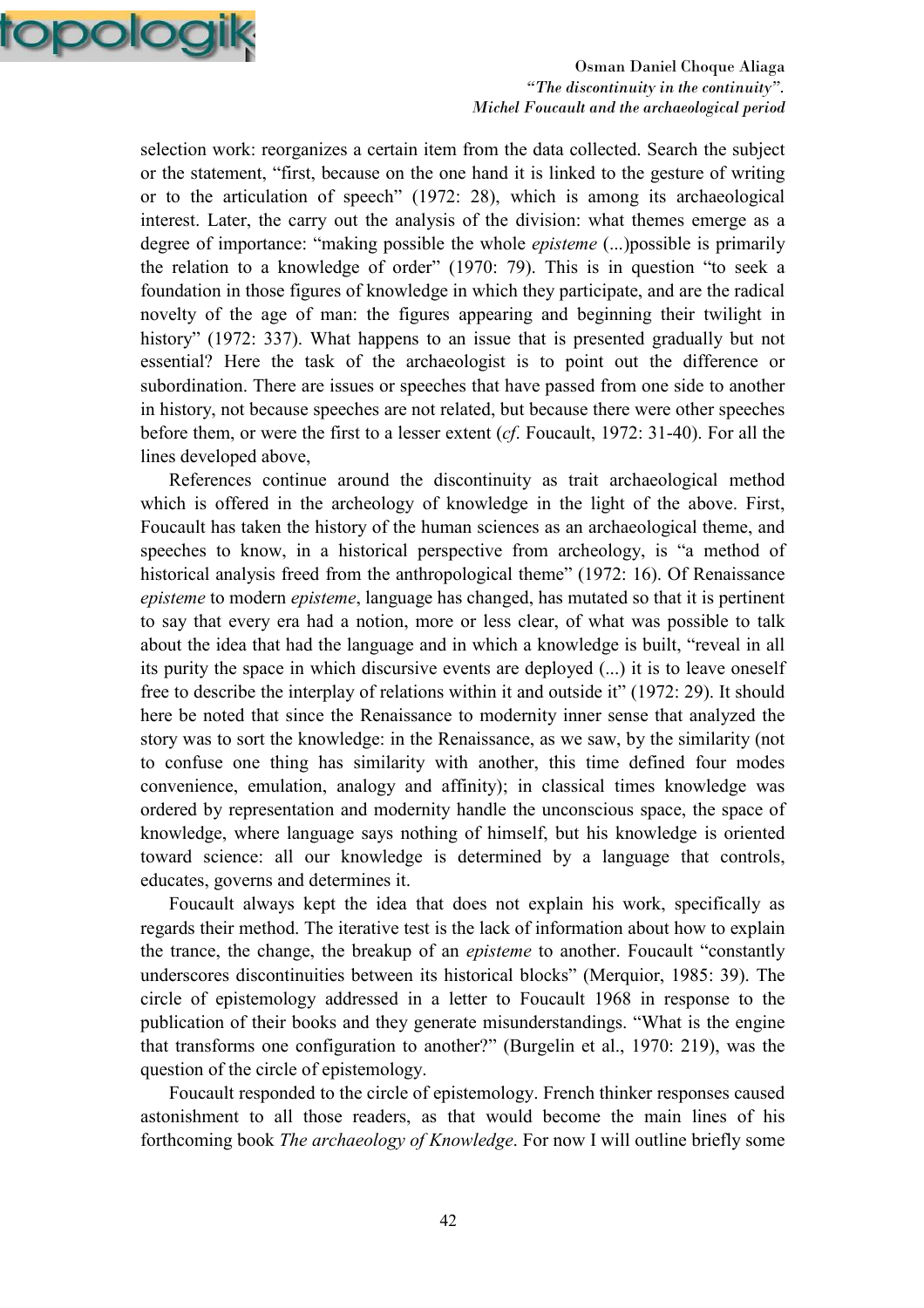

of the answers given by the French thinker, moving to call the question of archaeological method before history and discontinuity.

Obviously, among the configuration of a period and another there is a discontinuity. The question of discontinuity in Foucault underwent a change of status, a profound change against the conception that history had it. For history, the issue of discontinuity was what the historian had an obligation to get rid of history, and could well be explained that task from two words of the given and the unthinkable. First, all questions about institutions, theories and practices reflect what is given, this set that can be perceived, and it is possible to study, analyze and, especially, register. This is reflected in society, in culture, in the sense that they are theories and practices available to the historian. Secondly, theories and practices that occur in the same way in society and culture, but they correspond to be anonymous, subjective and unfounded reflect the unthinkable. The historian must face it, as we said, the unthinkable delete history so that it does not come to surface, and therefore cannot appear. Indeed, given the history, the continuous and discontinuous is unthinkable. In that sense, below the discontinuity, continuity circulated illegally. The French thinker will move away from this conception of discontinuity, to give another sense. Foucault will say: "Discontinuity was the stigma of temporal dislocation that it was the historian's task to remove from history" (1972: 8). But everything was changing in that look, and this brought the discontinuity is the key, important basic element to carry out a historical analysis. Foucault, so I just said, always showed an interest about discontinuity as important element.

First, imbued in the archaeological look, the historian must define their scope of analysis to distinguish the possible levels of analysis and, above all, determine what period is the one you want. Second, what interests the historian is to discover all possible limits of development of the theme that has been proposed to analyze, "the limits of oscillation, the threshold performance" (Burgelin et al., 1970: 223). Finally, thirdly, the role of discontinuity does razor, cutting through the middle and separating two knowledge within a positive area, on the contrary, in each period, in each domain, each level takes a form and a function. In short, the discontinuity is instrument and under investigation; Foucault explains the above as follows: "[Discontinuity] allows to individualize the domains, but it can only be set by comparing these domains; not broken units, but to establish new ones; Scan series and split levels; and (...) it is not simply a concept present in the discourse of the historian, but it secretly, what is" (Foucault, 2012: 227).

Discontinuity, then, goes beyond being a simple gap between two spaces or historical moments; It is in each separation of facts or events, analyzes what disassociated with the preceding, their task is comparison, "it can only be established by comparing". All the historian's task, then, is a task implicitly discontinuous "away from vast unities like 'periods' or 'centuries' to the phenomena of rupture, of discontinuity" (Foucault, 1972: 4). We have been describing the continuity and discontinuity as simultaneous features of history, is it possible to see the continuity as visible and discontinuity as the invisible that story? Is it outrageous to suggest that continuity can be analyzed as the conscious and the discontinuity as the unconscious?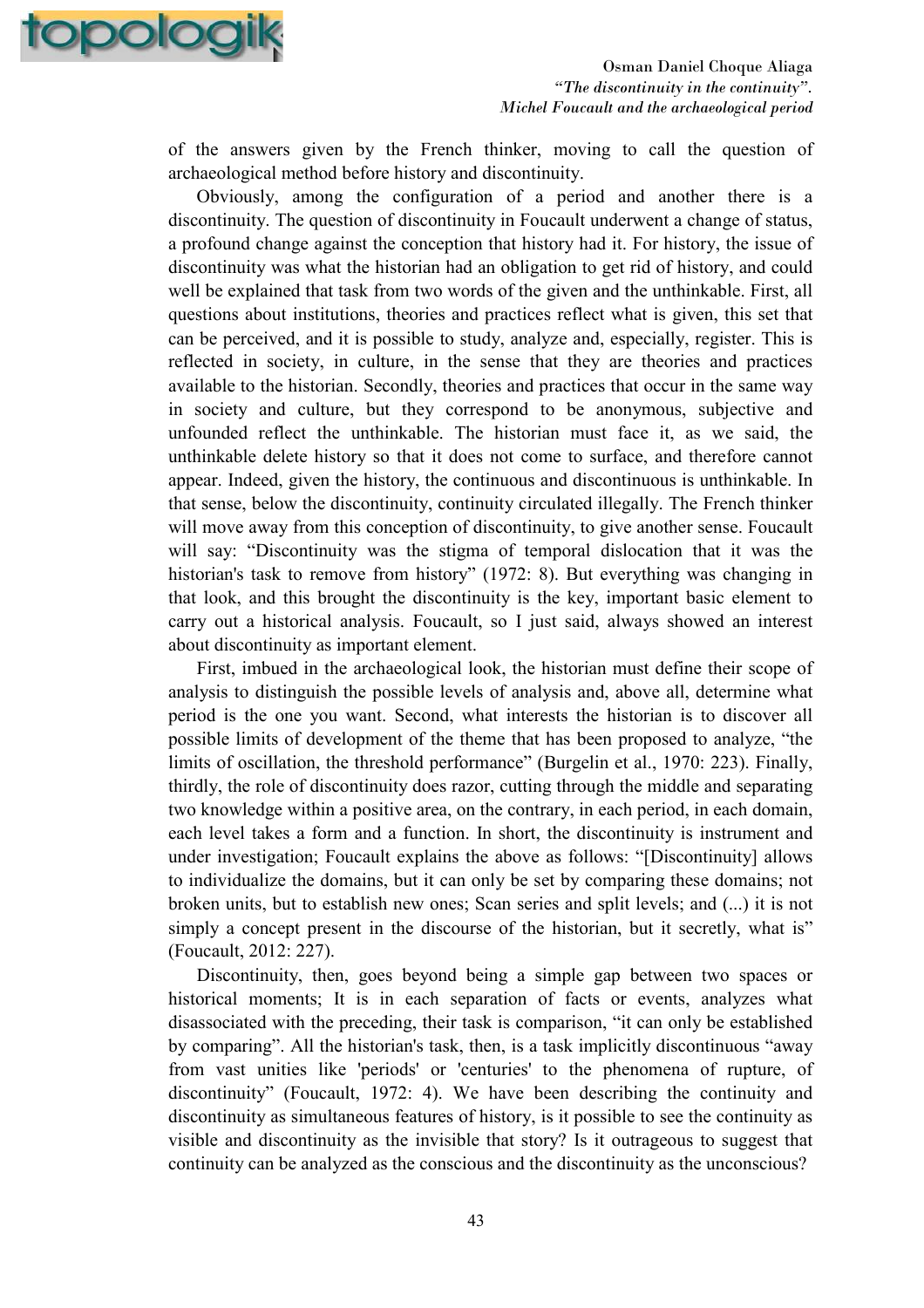

In an interview entitled Truth and power (*Verite et pouvoir*), says the French thinker about the discontinuity:

This business about discontinuity has always rather bewildered me. In the new edition of the Petit Larousse it says: 'Foucault: a philosopher who founds his theory of history on discontinuity'. That leaves me flabbergasted. No doubt I didn't make myself sufficiently clear in *The Order of Things*, though I said a good deal there about this question. It seemed to me that in certain empirical forms of knowledge like biology, political economy, psychiatry, medicine etc., the rhythm of transformation doesn't follow the smooth, continuist schemas of development which are normally accepted. (1980: 111-112).

According to Canguilhem, the contribution of Foucault's work was to discover the unconscious discourse of the West, which was behind all knowledge of modern society: "But his trenchant objections often routine responses, not only constituted a defense, but also, most of the time, fulminant lighting his forays into the unconscious knowledge, their questions and answers" (Burgelin et al., 1970: 77). History, in this sense, is the conscious process: the continuities not parceled, long chains, prolonged analysis of men, their words and gestures. And the discontinuity is the unconscious process: studying the always hidden, dark, why it is possible to look at all that space, all that continuous horizon, all that dawn of consciousness reasons, totalizing whole story that emanates from it. Suspicion of the unconscious to consciousness is confirmed once again: "when history does not offer enough security is the evolution of thought, of knowledge, of knowledge, is the evolution of consciousness always close itself (...) that it is asked to save what must be saved" (Foucault, 2012: 226).

## **Conclusion**

This research followed the intellectual journey of the French thinker from a broken key reading. Moving from the analysis of history as an object of study, and archeology, as a method of study, the period characterized as archaeological in Foucault's thought, I have outlined the key lines that support the claim that Foucault thought their journey intellectual from an inherent notion constantly marked by the issue of discontinuity; therefore, the issue of discontinuity is consequently dormant.

We saw that the issue of discontinuity is located inseparably vision of history of French thinker, thus determining a way to understand and carry out a historiography. This has its peculiarities. In this analysis we can, as did Foucault, assign a name to an *episteme* to refer to some use it turned in a period, but what is not available to anyone who makes a historical analysis inspired by the French thinker is to understand why the various changes, sometimes even sudden, between *episteme* and another occur. The discontinuity is present in the failure, or impossible, to understand what reasons *episteme* served for the jump or move to the next. A discontinuity, therefore, which does not prohibit the historian form raising the differences between *episteme*, but leaves it in a total silence when there is an understanding to why there is a change towards each other. Therefore, we can say that, in the archaeological period, the issue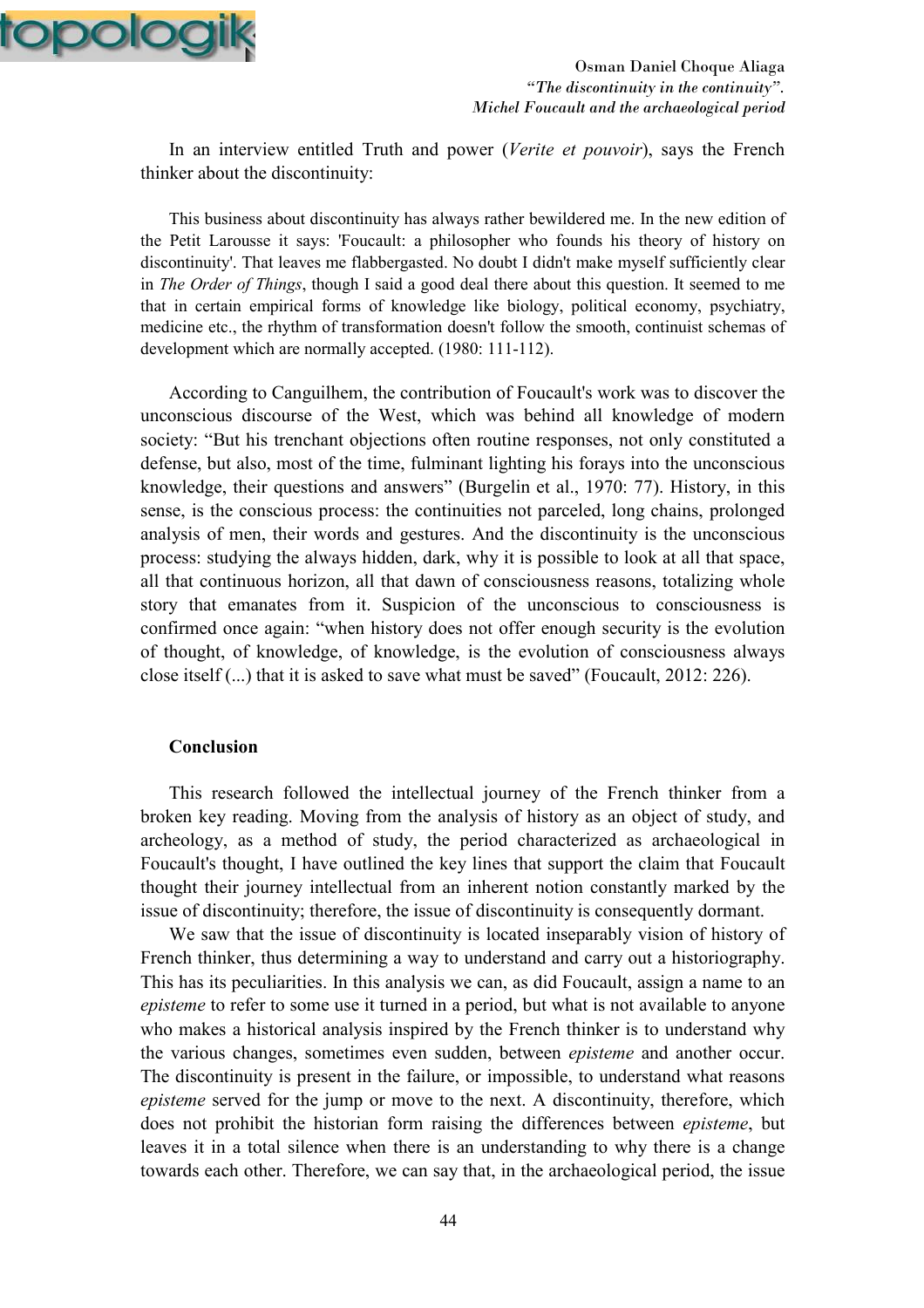

of discontinuity is linked to not explain the separation between each *episteme*, but respects obviously, some consistency in the internal movement, that is, there is no kind of discontinuity in the game, running or how they form knowledge in each period. In short, a discontinuity that accentuates general aspects. How? The theme of discontinuity helps to understand how knowledge have been ordered, its variations, within a period; as method compares common and different elements; distinguishes a knowledge as is different from another. All of the above within a period provided. Therefore, it is a discontinuity that respects the internal process in the formation of knowledge within each period, but manifested radical change period to another. That's one side.

There is a fundamental contribution, I think, in understanding the issue of discontinuity in the archaeological period. Foucault introduced, then, in the analysis of history, discontinuity as the key to a deeper understanding of historiography, which must emerge following a set of clear facts and always hidden reasons. For a long time, some historical analysis sought to eliminate or get rid of discontinuity, as it was against a major interest to the filmmakers: continuity in their historical works. Foucault's contribution is to say that there is no need to make it disappear, because history is the result of continuous and discontinuous, conscious and unconscious analysis.

Two are then axes in which the subject of discontinuity moves: the inability to explain the gap between periods other and essentially positive view of this issue in historiography. Through the development hitherto treated we can ensure that the issue of discontinuity occurs in the framework of its reflection on history from the archaeological method, that is, the discontinuity is a vein that runs through much reflection Foucault archaeological period. It should open a new question facing the second moment of Foucault's work, that is, against the family period before to conclude this work: what happens at that time, that is, the issue of discontinuity present in the family was in the period as archaeological or perhaps time is a marginal issue? We may not be satisfied. The above question requires a prompt response.